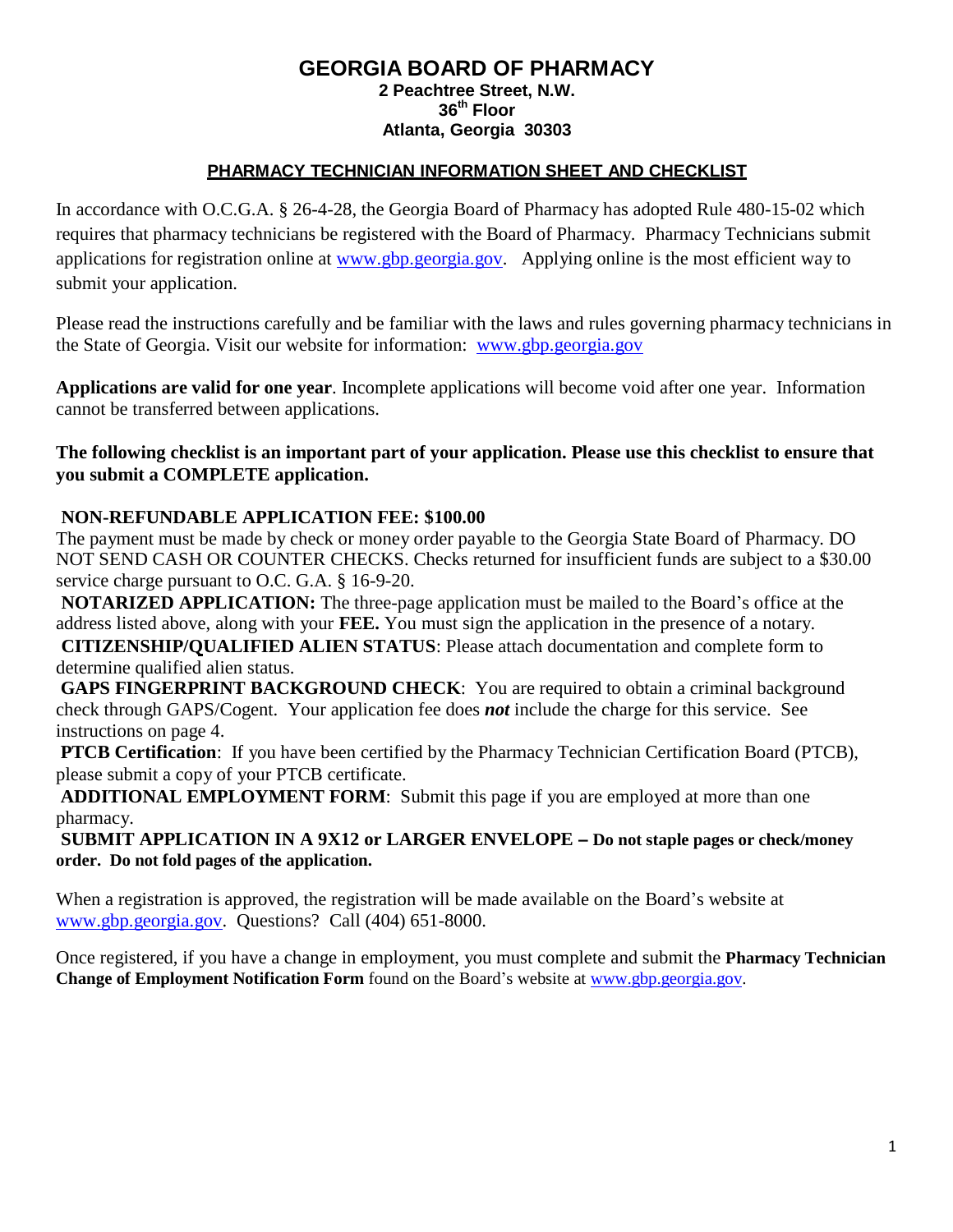

## **GEORGIA DEPARTMENT** OF COMMUNITY HEALTH

|                | <b>Do Not Write In This Section:</b> |
|----------------|--------------------------------------|
| Receipt#:      |                                      |
| Amount:        |                                      |
| Applicant #:   |                                      |
| Initials/Date: |                                      |
|                |                                      |

## **GEORGIA BOARD OF PHARMACY**

**Address: 2 Peachtree Street, N.W., 36 th Floor, Atlanta, GA 30303 Telephone #: (404) 651-8000 Fax #: (678) 717-6694 Website: [www.gbp.georgia.gov](http://www.gbp.georgia.gov/)**

> **Application For: Pharmacy Technician Registration Incomplete applications are valid for one year. Application fee: \$100.00 (Non-refundable) The fee for checks returned due to non-sufficient funds is \$30.00.**

| Name: Name                                                                                                                                                                                                                                                     |                                                                                  |       |        |                |      |  |  |
|----------------------------------------------------------------------------------------------------------------------------------------------------------------------------------------------------------------------------------------------------------------|----------------------------------------------------------------------------------|-------|--------|----------------|------|--|--|
| (PLEASE PRINT)                                                                                                                                                                                                                                                 |                                                                                  | First | Middle |                | Last |  |  |
|                                                                                                                                                                                                                                                                | PLEASE CHECK ONE OF THE FOLLOWING: MALE: FEMALE:                                 |       |        |                |      |  |  |
|                                                                                                                                                                                                                                                                | Social Security Number ________________________________Date of Birth ___________ |       |        |                |      |  |  |
| I am a U.S. citizen                                                                                                                                                                                                                                            |                                                                                  |       |        |                |      |  |  |
| <b>Let am not a U.S. citizen</b> but am a qualified alien under the federal Immigration and<br>Naturalization Act, and I am lawfully present in the United States (complete attached form).                                                                    |                                                                                  |       |        |                |      |  |  |
|                                                                                                                                                                                                                                                                | Physical Address<br>P.O. Box not acceptable-Number and Street Apt. No            |       |        | City/State Zip |      |  |  |
|                                                                                                                                                                                                                                                                |                                                                                  |       |        |                |      |  |  |
|                                                                                                                                                                                                                                                                | (if different) Number and Street Apt. No                                         |       |        | City/State Zip |      |  |  |
| (If you are granted a license, your name, mailing address and license number become public<br>information and will be posted on the Department of Community Health's website. The mailing address<br>is used for renewal notices, and application processing.) |                                                                                  |       |        |                |      |  |  |
| Telephone Number Day                                                                                                                                                                                                                                           | <b>Telephone Number Evening</b>                                                  |       | Email* | <b>FAX</b>     |      |  |  |

\*Acknowledgement of your application will be sent by email. Also, if further information is needed, email is the most efficient way for Board staff to contact you so that your application can be processed in the most efficient **manner. Your email will not be shared with third parties.**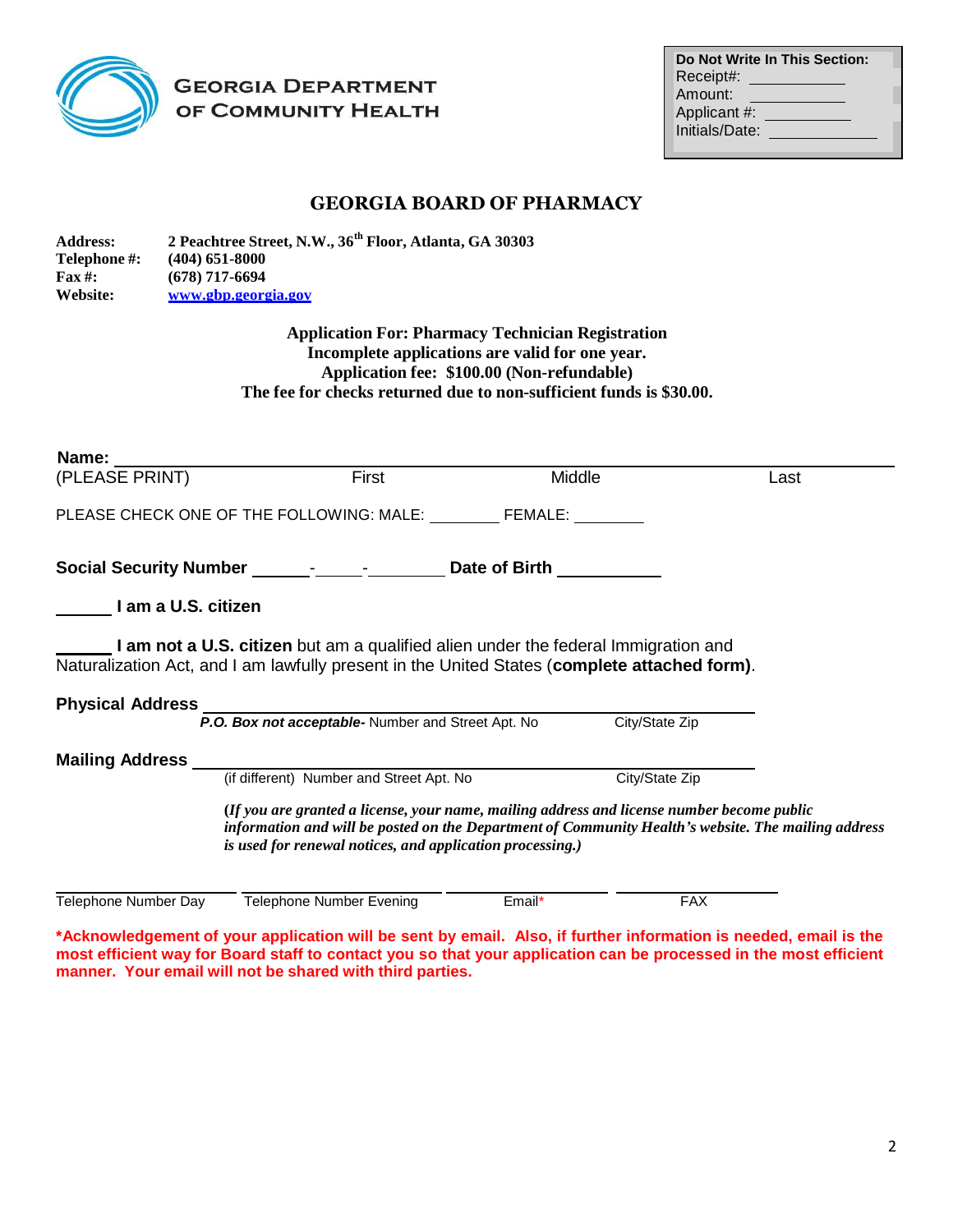- 1. Do you have a high school diploma, GED, or are you currently enrolled in high school? **( ) Yes ( ) No**
- 2. Are you a certified technician? **( ) Yes ( ) No** If yes, please submit a copy of your Pharmacy Technician Certification Board certificate.
- 3. Name and Georgia pharmacy license number of the pharmacy where you are currently employed or will be employed:

If you are employed at more than one pharmacy, please submit the attachment on page 6 of this application.

4. Have you ever been arrested or convicted of a felony or misdemeanor (other than minor traffic violation) or entered a plea of guilty, nolo contendere or under the "First Offender Act," or been sanctioned by another board or agency? DUI and DWI are not minor traffic violations. **( ) Yes ( ) No**

If you answered "Yes" to the question regarding court convictions, you must submit to the Board the following: a) a copy of conviction/sentencing document(s) from the Court before which you were convicted and sentenced, signed by the presiding judge, and showing said conviction and sentence; AND, if applicable, b) a statement (on official letterhead) from your probation / parole officer regarding your current status/completion of any probation / parole. Your application will not be **processed until this information is received and reviewed by the Board.**

5. Have you ever had a license revoked, suspended, or otherwise sanctioned by any professional licensing board or agency, or have you ever been denied issuance of, or pursuant to disciplinary proceedings refused renewal of a license by any professional licensing board or agency in Georgia or any other state? **( ) Yes ( ) No**

If you answered "Yes" regarding sanctions from another board, you must request that the licensing board or agency send a certified copy of the action taken against your license with relevant supporting documents to the Board's office. Your **application will not be processed until this information is received and reviewed by the Board.**

The Georgia Board of Pharmacy does not approve registrations for individuals who are currently on criminal probation for offenses including but not limited to: theft, fraud, forgery, providing a false name, any crime of moral turpitude, or any crime related to substance abuse. In limited circumstances, the Georgia Board of Pharmacy may approve registrations for individuals who are on criminal probation for minor traffic offenses. Driving under the influence of drugs or alcohol is not considered a "minor traffic offense."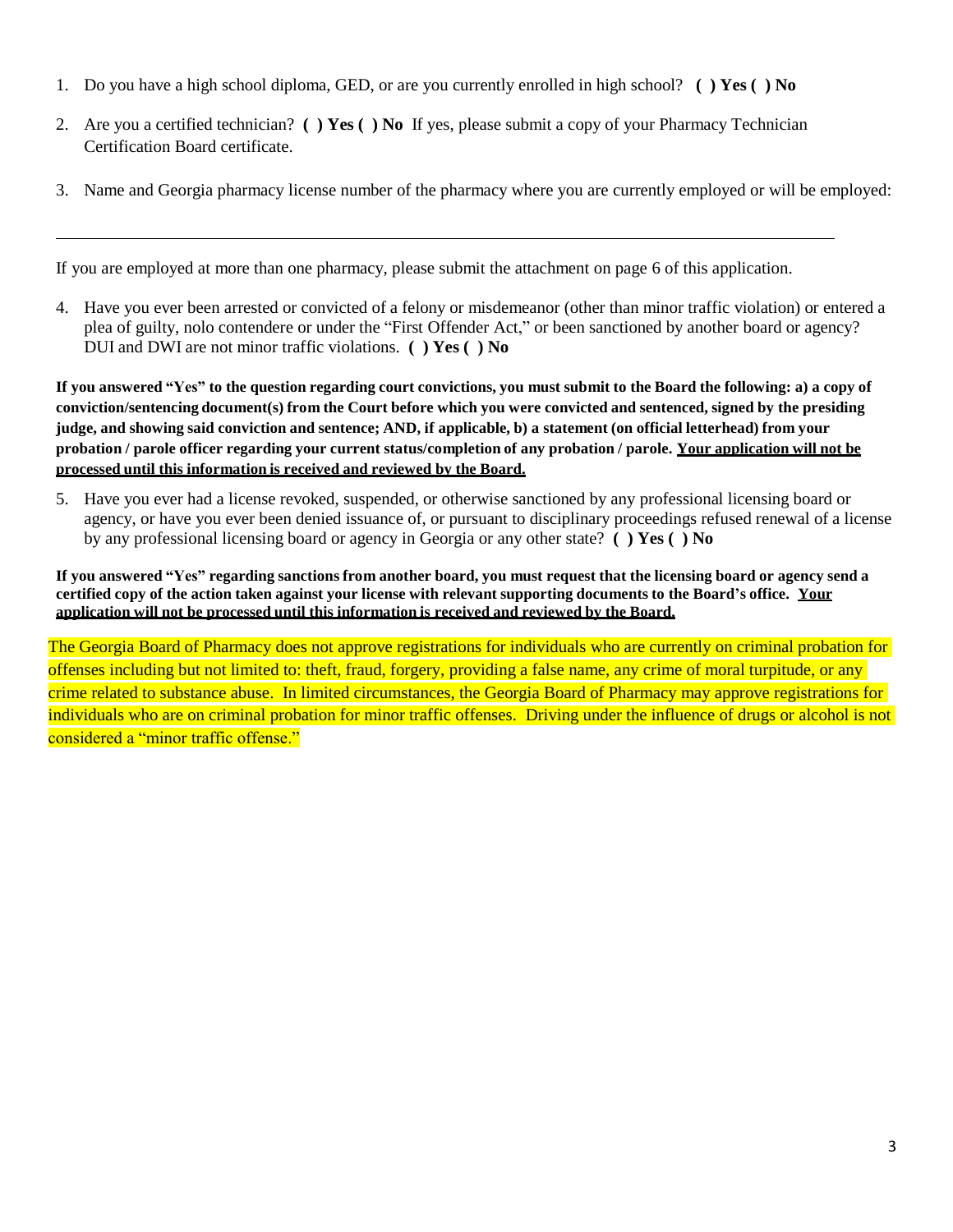#### **AFFIDAVIT OF APPLICANT**

I hereby swear and affirm that all information provided in this application is true and correct to the best of my knowledge and belief. I further swear and affirm that I have read and understand the current state laws and rules and regulations of the Georgia State Board of Pharmacy and I agree to abide by these laws and rules, as amended from time to time.

By signing this application, electronically or otherwise, I hereby swear and affirm one of the following to be true and accurate pursuant to O.C.G.A. § 50-36-1:

1) I am a United States citizen 18 years of age or older. Please submit a copy of your current Secure and Verifiable Document(s) such as driver's license, passport, or document as indicated on the following pages of this application.

2) I am not a United States citizen, but I am a legal permanent resident of the United States 18 years of age or older, or I am a qualified alien or non-immigrant under the Federal Immigration and Nationality Act 18 years of age or older with an alien number issued by the Department of Homeland Security or other federal immigration agency. Please submit a copy of your current immigration document(s) which includes either your Alien number or your I-94 number and, if needed, SEVIS number.

In making the above attestation, I understand that any failure to make full and accurate disclosures may result in disciplinary action by the Georgia State Board of Pharmacy and/or criminal prosecution.

Signature of Applicant Date

Print Applicant's Name

Personally appeared before me, the undersigned official authorized to administer oaths, comes

who deposes and swears that he/she is the person who executed this

(Applicant's Name)

application for a license by examination for Pharmacy in the State of Georgia; and that all of the statements herein

contained are true to the best of his/her knowledge and belief.

Sworn to and subscribed before me this  $\frac{1}{2}$  day of  $\frac{1}{2}$ , 2

Notary Public Signature

County State

My Commission Expires

(seal)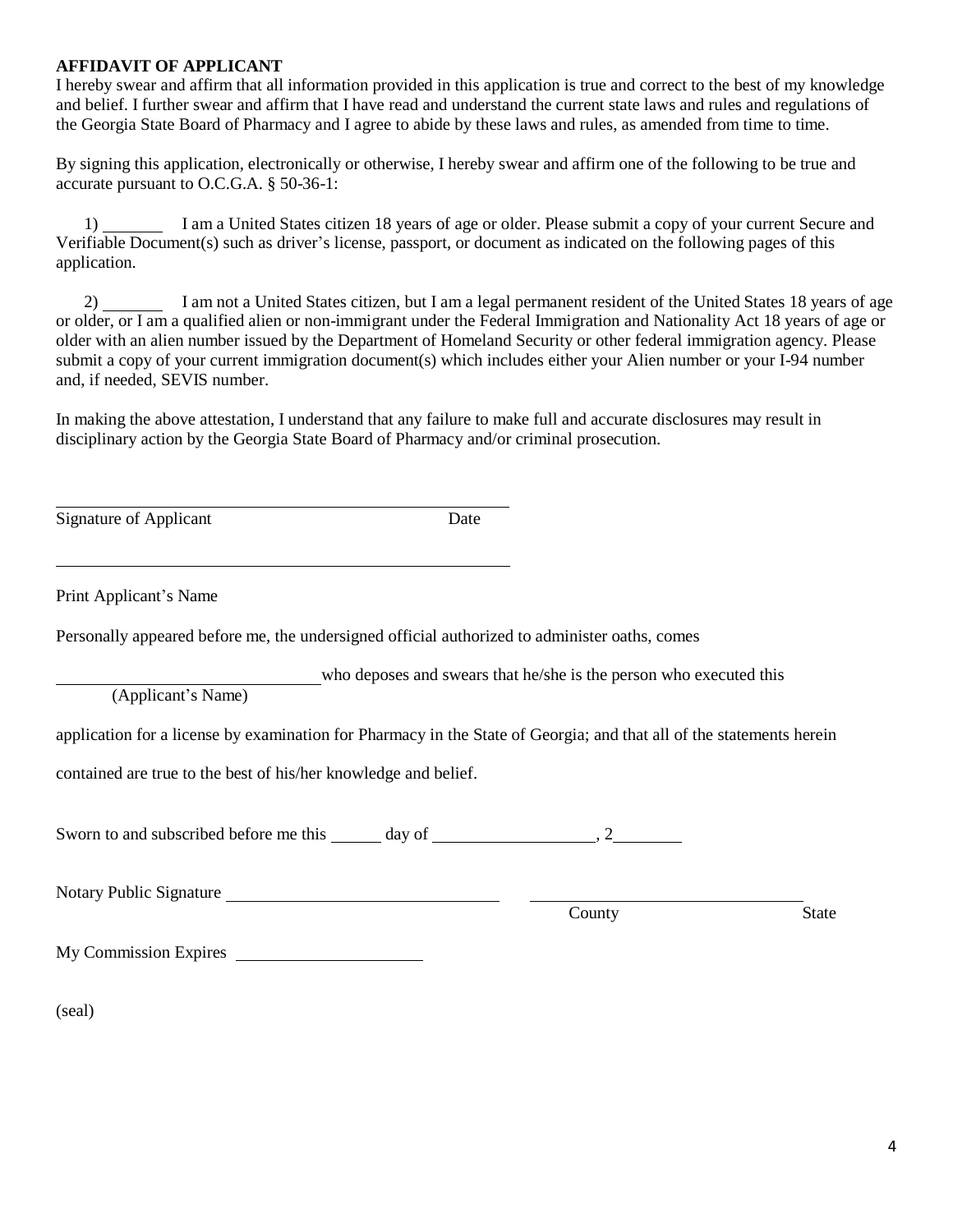## **APPLICANT: PLEASE CHECK THE FORM OF IDENTIFICATION BELOW THAT YOU POSSESS. RETURN THIS FORM ALONG WITH A COPY OF YOUR APPROPRIATE DOCUMENTATION.**

#### **Name**

Secure and Verifiable Documents Under O.C.G.A. § 50-36-2 Issued August 1, 2011 by the Office of the Attorney General, Georgia

The Illegal Immigration Reform and Enforcement Act of 2011 ("IIREA") provides that "[n]ot later than August 1, 2011, the Attorney General shall provide and make public on the Department of Law's website a list of acceptable secure and verifiable documents. The list shall be reviewed and updated annually by the Attorney General." O.C.G.A. § 50-36-2(f). The Attorney General may modify this list on a more frequent basis, if necessary.

The following list of secure and verifiable documents, published under the authority of O.C.G.A. § 50-36-2, contains documents that are verifiable for identification purposes, and documents on this list may not necessarily be indicative of residency or immigration status.

- A United States passport or passport card [O.C.G.A. § 50-36-2(b)(3); 8 CFR § 274a.2]
- A United States military identification card [O.C.G.A. § 50-36-2(b)(3); 8 CFR § 274a.2]

A driver's license issued by one of the United States, the District of Columbia, the Commonwealth of Puerto Rico, Guam, the Commonwealth of the Northern Marianas Islands, the United States Virgin Island, American Samoa, or the Swain Islands, provided that it contains a photograph of the bearer or lists sufficient identifying information regarding the bearer, such as name, date of birth, gender, height, eye color, and address to enable the identification of the bearer [O.C.G.A. § 50-36-2(b)(3); 8 CFR § 274a.2]

- An identification card issued by one of the United States, the District of Columbia, the Commonwealth of Puerto Rico, Guam, the Commonwealth of the Northern Marianas Islands, the United States Virgin Island, American Samoa, or the Swain Islands, provided that it contains a photograph of the bearer or lists sufficient identifying information regarding the bearer, such as name, date of birth, gender, height, eye color, and address to enable the identification of the bearer [O.C.G.A. § 50-36-2(b)(3); 8 CFR § 274a.2]
	- A tribal identification card of a federally recognized Native American tribe, provided that it contains a photograph of the bearer or lists sufficient identifying information regarding the bearer, such as name, date of birth, gender, height, eye color, and address to enable the identification of the bearer. A listing of federally recognized Native American tribes may be found at:

<http://www.bia.gov/WhoWeAre/BIA/OIS/TribalGovernmentServices/TribalDirectory/index.htm> [O.C.G.A. § 50-36-2(b)(3); 8 CFR § 274a.2]

- A United States Permanent Resident Card or Alien Registration Receipt Card [O.C.G.A. § 50-36-2(b)(3); 8 CFR § 274a.2]
- An Employment Authorization Document that contains a photograph of the bearer [O.C.G.A. § 50-36-2(b)(3); 8 CFR § 274a.2]
- A passport issued by a foreign government [O.C.G.A. § 50-36-2(b)(3); 8 CFR § 274a.2]
	- A Merchant Mariner Document or Merchant Mariner Credential issued by the United States Coast Guard [O.C.G.A. § 50-36-2(b)(3); 8 CFR § 274a.2]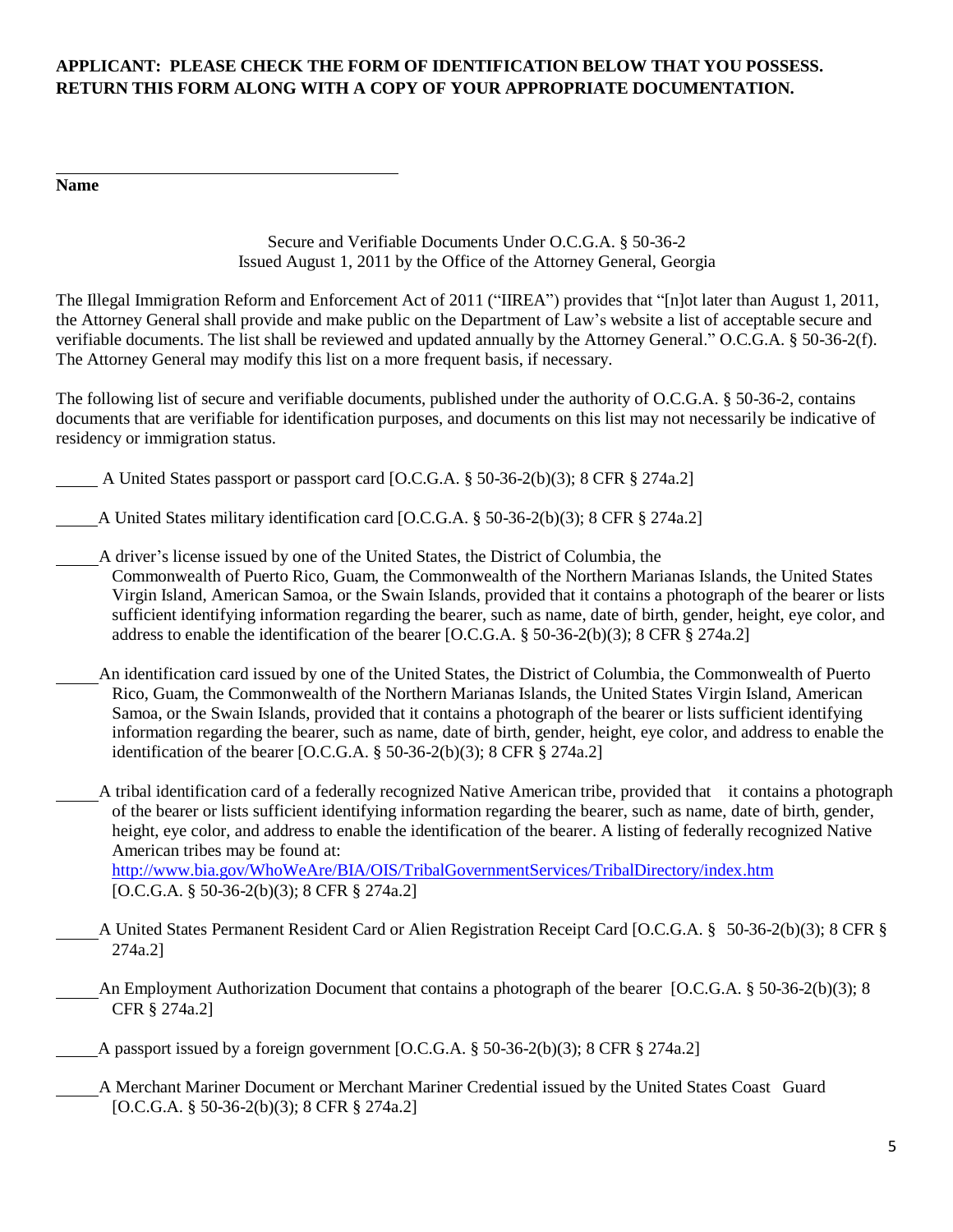- A Free and Secure Trade (FAST) card [O.C.G.A. § 50-36-2(b)(3); 22 CFR § 41.2]
- A NEXUS card [O.C.G.A. § 50-36-2(b)(3); 22 CFR § 41.2]
- A Secure Electronic Network for Travelers Rapid Inspection (SENTRI) card [O.C.G.A. §50-36-2(b)(3); 22 CFR § 41.2]
	- A driver's license issued by a Canadian government authority [O.C.G.A. § 50-36-2(b)(3); 8 CFR § 274a.2]
	- A Certificate of Citizenship issued by the United States Department of Citizenship and Immigration Services (USCIS) (Form N-560 or Form N-561) [O.C.G.A. § 50-36-2(b)(3); 6 CFR § 37.11]
- A Certificate of Naturalization issued by the United States Department of Citizenship and Immigration Services (USCIS) (Form N-550 or Form N-570) [O.C.G.A. § 50-36-2(b)(3); 6 CFR § 37.11]
- A Certification of Report of Birth issued by the United States Department of State (Form DS-1350) [O.C.G.A. § 50-36-2(b)(3); 6 CFR § 37.11]
- A Certification of Birth Abroad issued by the United States Department of State (Form FS-545) [O.C.G.A. § 50-36-2(b)(3); 6 CFR § 37.11]
- A Consular Report of Birth Abroad issued by the United States Department of State (Form FS-240) [O.C.G.A. § 50-36-2(b)(3); 6 CFR § 37.11]
	- An original or certified copy of a birth certificate issued by a State, county, municipal authority, or territory of the United States bearing an official seal [O.C.G.A. § 50-36-2(b)(3); 6 CFR § 37.11]
- In addition to the documents listed herein, if, in administering a public benefit or program, an agency is required by federal law to accept a document or other form of identification for proof of or documentation of identity, that document or other form of identification will be deemed a secure and verifiable document solely for that particular program or administration of that particular public benefit. [O.C.G.A. § secure and 50-36-2(c)]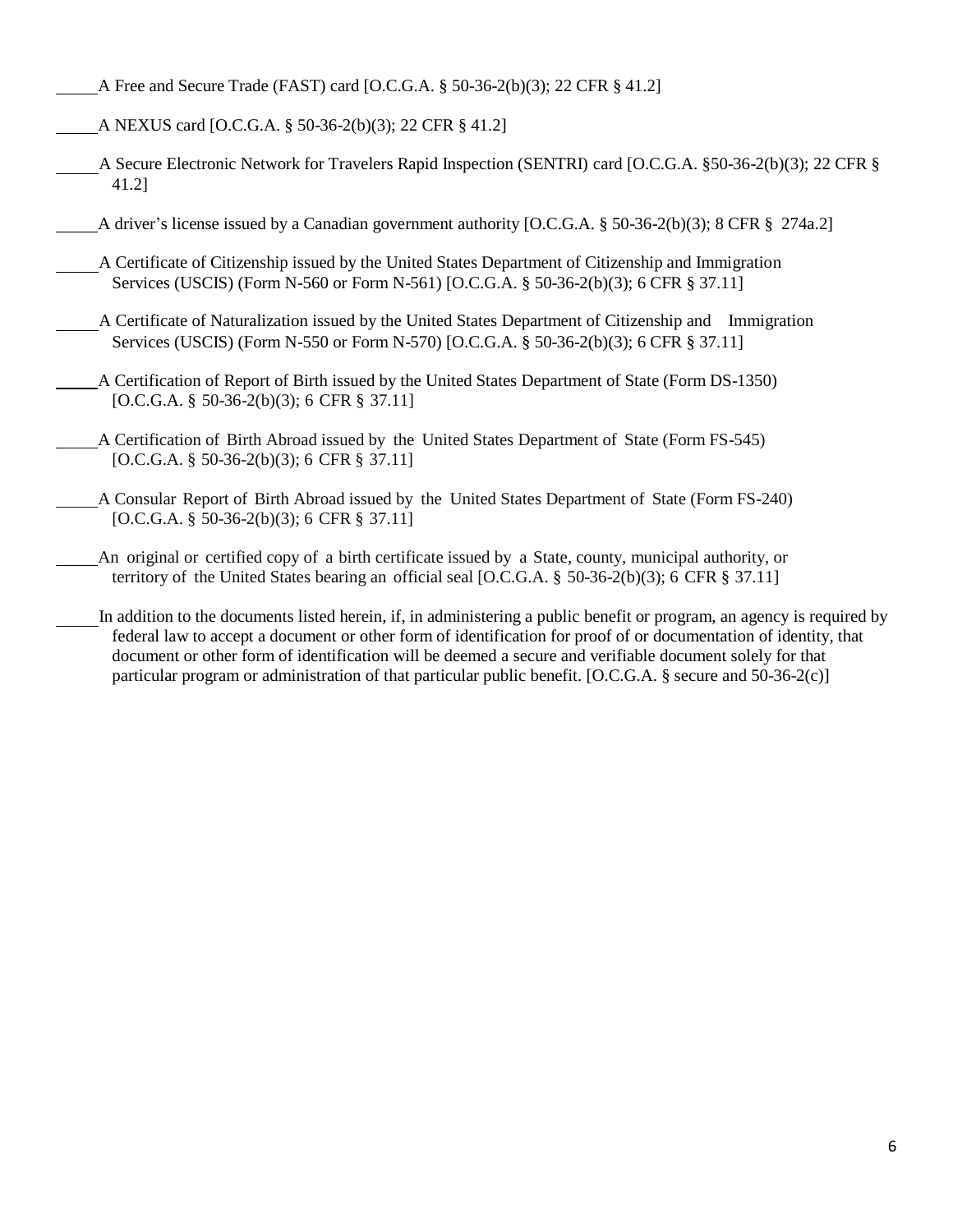### **GEORGIA BOARD OF PHARMACY**

### **Instructions for Pharmacy Technician Applicants in the State of Georgia to Obtain Fingerprint for a Background Check**

The Georgia Board of Pharmacy requires a fingerprint background check on all applicants. The Georgia Bureau of Investigation (GBI) awarded Cogent Systems the contract to provide a service for electronic submission of fingerprints for Georgia applicants. The service, Georgia Applicant Processing Service (**GAPS),** decreases the need for submitting hard copy fingerprint cards to obtain an applicant's criminal history background check. GAPS Print Sites are strategically located throughout the State of Georgia.

The criminal history results will be available to the Georgia Board of Pharmacy within 48 hours after the applicant has been fingerprinted and the prints are received by GBI, Georgia Crime Information Center (GCIC).

#### **The GAPS fingerprint background check process is simple and easy to use**. Follow the instructions below. If assistance is required you may contact the Cogent Systems/GAPS at 1-866-500-2347.

#### **GAPS REGISTRATION PROCESS**

1. Visit the GAPS website at **[www.cogentid.com](http://www.cogentid.com/)**

### 2. Select **Georgia/GAPS**

Locate the on Registration menu and choose **Single Applicant Registrations** (All of the fields that are in yellow and have an **asterisk (\*)** must be completed)

- 3. Near the end of the Registration screen you will see a heading entitled **Transaction Information.** In this area you must:
	- a) Click on the drop box next to **Reason** and select the reason the applicant is being fingerprinted **GA Check Only.**
	- b) Click on the drop box next to **Payment** and select the appropriate payment option. If credit card is selected you will be prompted to enter additional information so please have credit card information available during the registration process. If the applicant is paying with a money order, the applicant must provide the money order, payable to **Cogent Systems – GAPS,** at the GAPS Print Location before being fingerprinted.
	- c) Enter **GAP236151** in the **ORI/OAC** field.
	- d) Enter **green24** in the **Verification** field.

**Do Not** check the box for '**Does another agency make the fitness determination'**

e) Click **Next** at the bottom of the page and you will be taken to another screen. If all of the information displayed is correct, click **Next**  and you will be given a **Registration ID** number. The **Registration ID** number **will be needed** by the applicant when they go to the GAPS Print Location to get their **fingerprints taken**.

#### **D – Identification Needed for Fingerprinting**

Click on the **Identification Needed for Fingerprinting** link located under the **PRINT LOCATIONS** tab on the GAPS main web page. In addition to the **Registration ID** number the applicant will also be asked to present **identification documents** prior to be fingerprinted. This link provides a list of acceptable identification documents.

#### **E – Print Locations & Hours**

Once you have completed the registration process, click on **Print Location & Hours** on the GAPS main web page to find the nearest GAPS Print Location to go to for fingerprinting. Click the region that is most convenient for you. The numbers in the red circles indicate sites that have GAPS Print Locations available. Under **Company**, select the site that is most convenient for the applicant to go to for fingerprinting. If you click on the link for a site, information concerning the site such as Location, Hours of Operation, Directions, etc. will be displayed. Prior to traveling to the Print Location, the applicant should verify that the site is still a GAPS Print Location and that the hours of operation are accurate.

**NOTE:** If a site is no longer providing fingerprint services, please send an email to **[GAApplicant@gbi.ga.g](mailto:GAApplicant@gbi.ga)ov** and provide the Print Location's name, address and phone number if available and the date the applicant was told the location is no longer providing the service.